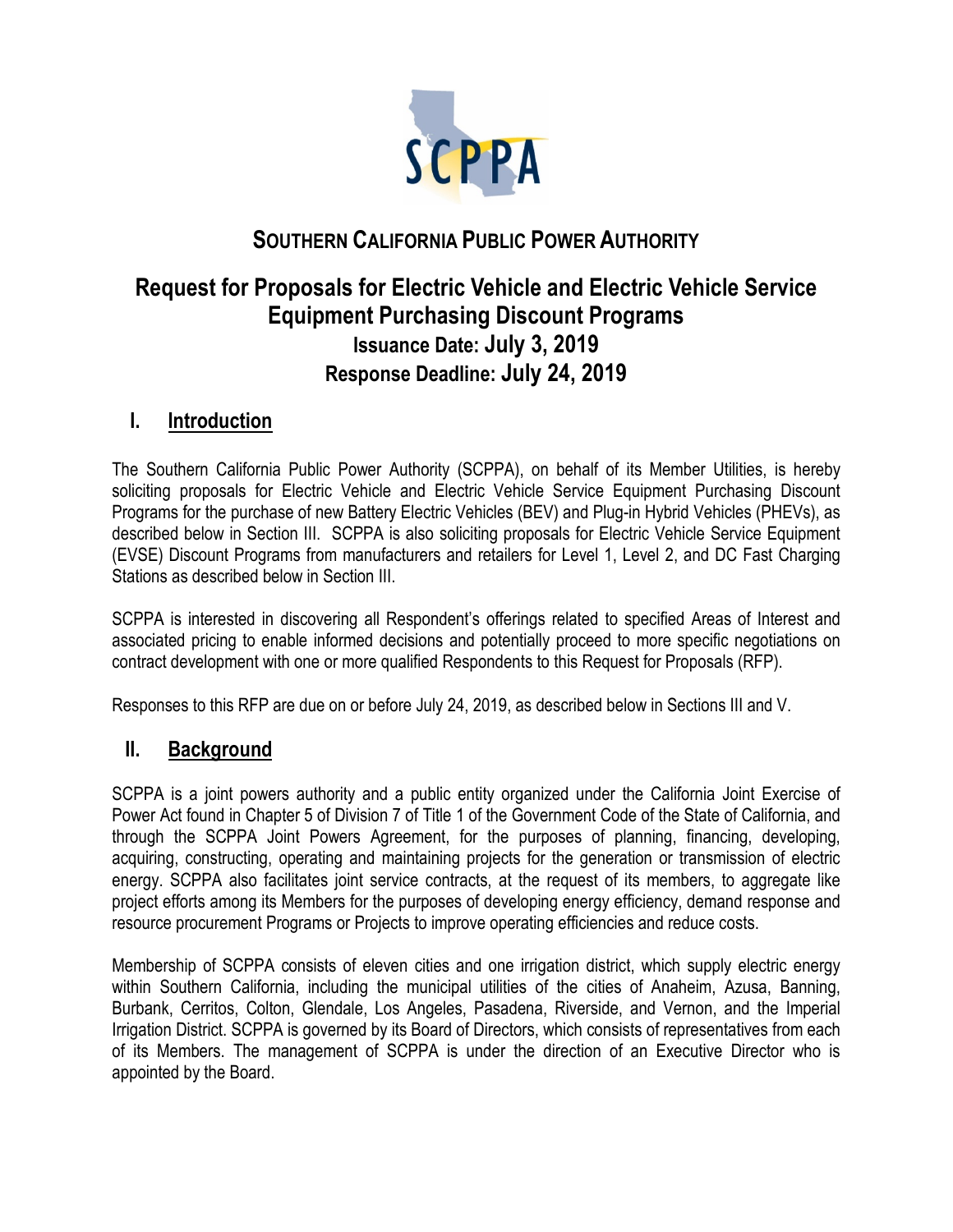## **SCPPA Electric Vehicle and Electric Vehicle Service Equipment Purchasing Discount Programs RFP – 07-03-2019**

Any service contract subsequently entered into by SCPPA pursuant to this RFP would be utilized directly by the interested Members to serve their respective utility customers' needs. The service and work products would be ordered and approved directly by SCPPA and/or the applicable Members and the billing would be administered through SCPPA.

## **III. Areas of Interest**

SCPPA Members have expressed interest in offering discount programs for the purchase of EVs and EVSE to customers, City employees, and retirees of participating electric utilities to take advantage of available discounts.

In summary, SCPPA is seeking to offer discount programs for the purchase of:

- Electric Vehicles
	- o Battery Electric Vehicles (BEV); and
	- o Plug-in Hybrid Vehicles (PHEVs)
- Electric Vehicle Service Equipment
	- o Level 1 (120V) Charging Stations;
	- o Level 2 (240V) Charging Stations; and
	- o DC Fast Charging Stations

The specific outline of purchasing discount programs that are desired to meet the needs of Members and to provide valued assistance to the communities that they serve is presented below.

#### 1. **Battery Electric Vehicle (BEV) and Plug-In Electric Vehicle (PHEV) Discounts**

- The discount programs shall identify:
	- $\circ$  eligible model year(s),
	- o model vehicle(s),
	- $\circ$  the discount amount(s) being offered (typically a discount off the MSRP) which shall be in addition to any negotiated dealer discounts,
	- $\circ$  timeframe in which the incentive will be offered,
	- $\circ$  and the specific terms of the promotion.

#### 2. **Electric Vehicle Service Equipment (EVSE)**

- The discount programs shall identify the:
	- $\circ$  specific eligible charger model(s),
	- $\circ$  discount amount(s) being offered,
	- $\circ$  timeframe the incentive will be offered,
	- $\circ$  and the specific terms of the promotion.
- The discount could be offered as:
	- o a coupon
	- o or percentage or dollar off the vendor's posted pricing.
- In no case should the posted EVSE vendor pricing be higher than the manufacturer's suggested list price.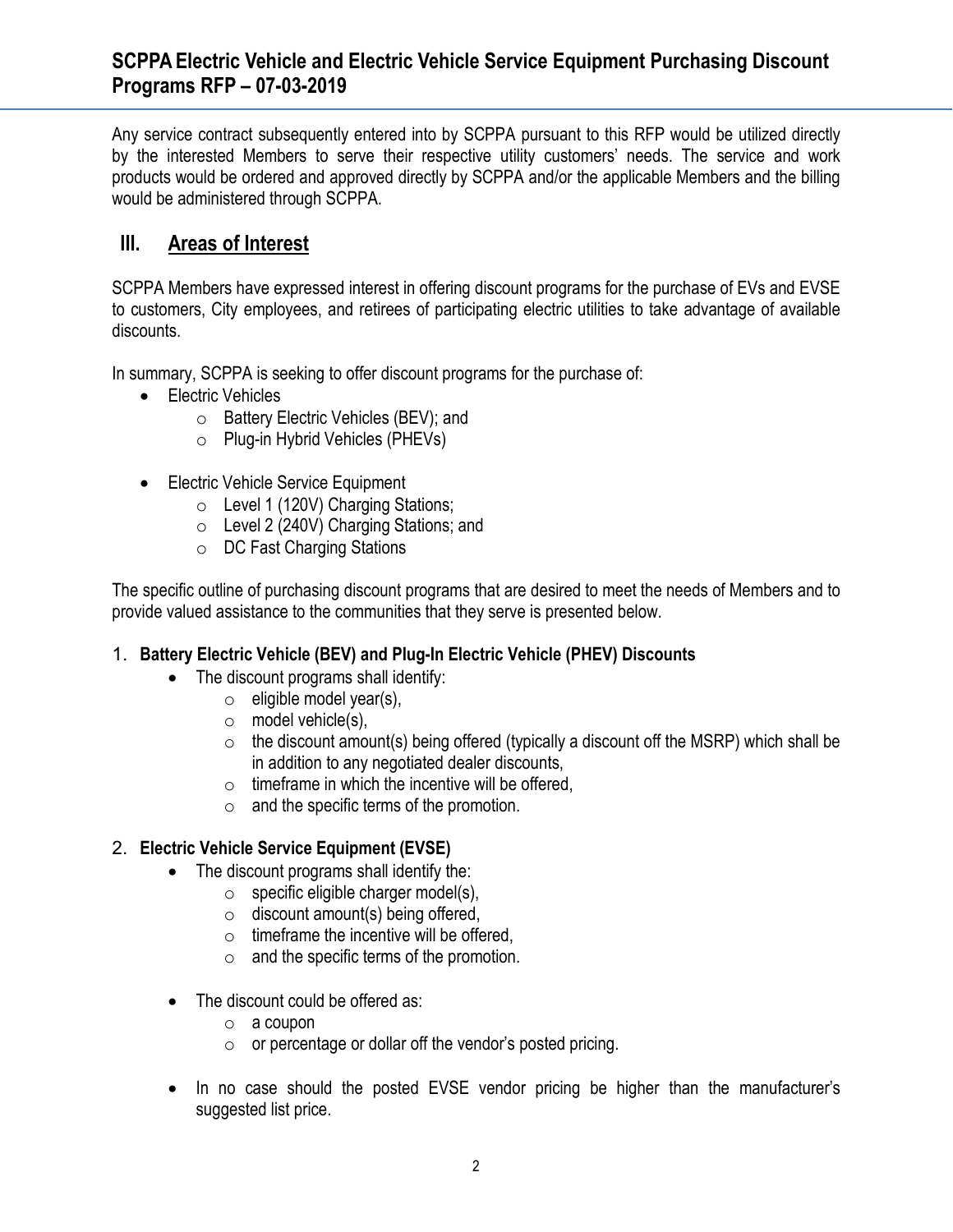### 3. **Special Considerations for the EV and EVSE Promotions**

- The offered promotions would be for new plug-in electric vehicles only (BEV or PHEV). However, local Southern California auto dealers that specialize in pre-owned electric vehicles with a robust inventory may also participate in the program.
- Promotions must be available for at least a month, but no longer than six months.
- Participation by the OEMs and EVSE vendors is voluntary, but the terms of specific offerings are expected to be honored.
- Customer outreach by the individual participating SCPPA members will be according to what is determined to be appropriate by each member.
- Participating OEMs and EVSE vendors will have a contact available for customers to call if they have problems with the promotion or to address individual customer inquiries

#### 4. **Logistics**

- SCPPA will provide a customer facing "white labeled" web landing page for each participating SCPPA Member Utility to link to and add their own branding/labeling and/or logo(s).
- This SCPPA web page will have links to a PDF informational packet or web page prepared and maintained by participating OEMs and EVSE vendors that describe the term of the promotion, terms and conditions, promo codes, program details and forms needed for customers to take advantage of the promotion.
- Only one link per OEM or EVSE vendor will be provided by the SCPPA web page. If more than one promotion is offered concurrently by an OEM or EVSE vendor, the informational package or web page should include information for all active promotions.
- New OEM and EVSE vendor promotions can be introduced at any time on a rolling basis.
- Notice of a new promotion would be provided to the SCPPA program administrator to update participating members and to update the links on the SCPPA web landing page as necessary. If updates to the web page are needed, notice should be provided during the week prior to the 25<sup>th</sup> of the month before the promotion takes effect. The SCPPA program administrator will upload the OEM or EVSE vendor's new promotional PDF informational packet or update the associated web page link between the 25<sup>th</sup> and the first day of the month.
- New promotions will start on the first of every month and end on the last day of the designated month the promotion is set to expire.
- Web pages will display an informational disclaimer on each of the web pages stating:
	- $\circ$  the utility does not specifically endorse any of the listed electric vehicle manufacturers or dealers
	- $\circ$  the utility does not specifically endorse any of the listed electric vehicle charging equipment manufacturers or dealers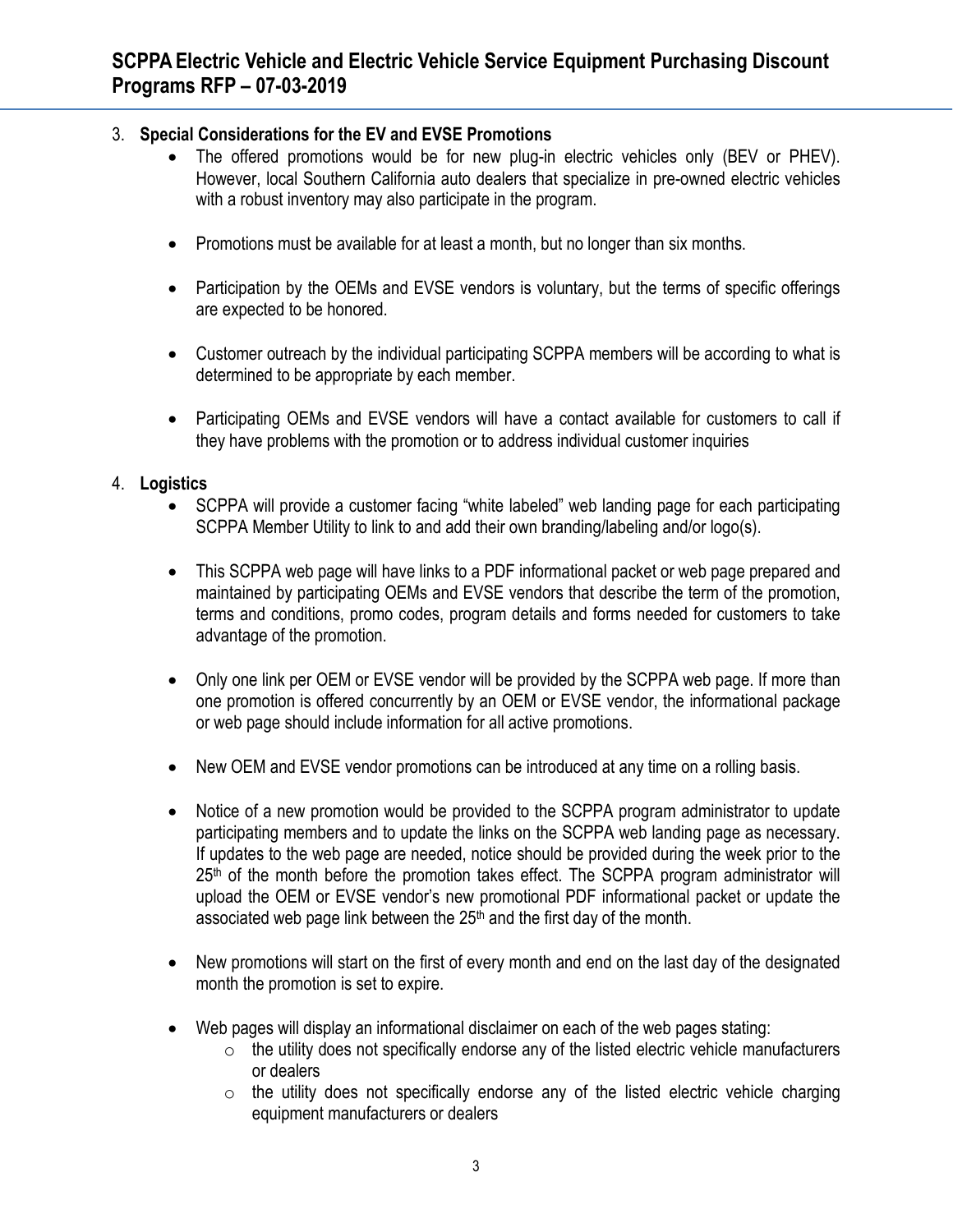#### 5. **Participation**

- The Member Agencies of SCPPA are the cities of Anaheim, Azusa, Banning, Burbank, Cerritos, Colton, Glendale, Los Angeles, Pasadena, Riverside, and Vernon, and the Imperial Irrigation District.
- Participation by both OEMs, EVSE vendors and utilities is voluntary in the program.
- No monetary compensation will be exchanged between parties, but it is expected that vendor specific MOUs would be developed between the vendor and SCPPA (with utility opt-ins) to further define how both parties work together. The MOU would include additional logistical details along with appropriate indemnification language.

# **Timeline / Schedule\***

**SCPPA RFP for Electric Vehicle and Electric Vehicle Service Equipment Purchasing Discount Programs Selection Process**

| <b>Schedule of Requirements</b> | Target Date(s)           |
|---------------------------------|--------------------------|
| <b>Issue RFP</b>                | July 3, 2019             |
| Responses Due                   | 4 PM PDT - July 24, 2019 |
| Review of Responses             | July - August 2019       |
| Interviews (if necessary)       | July - August 2019       |
| Selection of Respondent(s)      | July - August 2019       |

**\***Timeline/Schedule is subject to change at sole discretion of SCPPA.

## **IV. Proposal Submission Required Elements**

#### **1. Transmittal Letter Content:**

- a. A brief statement of the Respondent's understanding of the work to be done and commitment to perform the work as scheduled, including:
	- i) statement of work specifications; and
	- ii) reference to any proposed contractual terms and conditions required by the Respondent; and
	- iii) a summary of exceptions taken to the RFP requirements; and
	- iv) any and all expectations from SCPPA including, but not limited to: requirements definitions, strategy refinement, and staffing requirements to support the proposed project or program implementation.
- b. An officer authorized to bind must sign the proposal on behalf of the Respondent and must include the following declarations on the transmittal letter: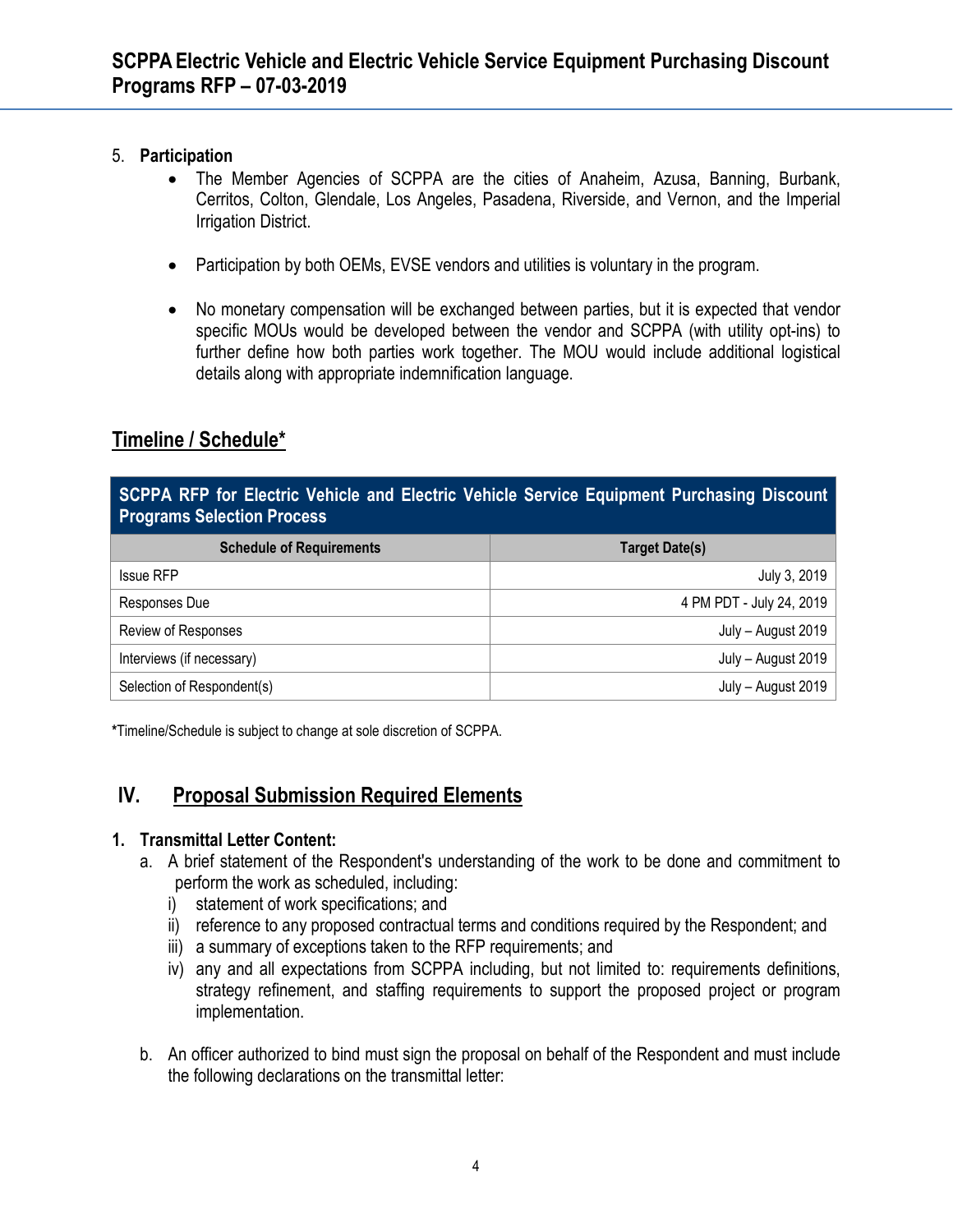"This proposal is genuine, and not sham or collusive, nor made in the interest or in behalf of any person not herein named; the Respondent has not directly or indirectly induced or solicited any other Respondent to put in a sham bid, or any other person, firm or corporation to refrain from submitting a proposal; and the Respondent has not in any manner sought by collusion to secure for themselves an advantage over any other Respondent."

- **2. Respondent Information**: Provide legal name of Company or Individual, physical street address, the name(s) and title(s) of the individual(s) authorized to represent the Respondent, including telephone number(s) and email address(es).
- **3. Proposal:** Proposals must include a description of the proposed project or program, how it meets (or does not meet) each of the objectives of this RFP, and a detailed description addressing all of the Areas of Interest. Respondents may also include additional services, products, tasks, task elements and/or functions that may not be part of or included in the RFP, but are deemed by the Respondent to be pertinent and potentially valuable to SCPPA or its Members. SCPPA will have full discretionary authority to consider, accept and/or reject without cause such supplemental information that is not directly requested, included in or made part of the RFP.
- **4. Fees:** Not Applicable.
- **5. Experience:** Respondent shall clearly identify project participants and management team, including:
	- a. Describe your firm's experience as may be applicable to this RFP, your organizational structure, management qualifications, and other contract related qualifications, including number of years firm has been in business.
	- b. Specify key employees and describe their qualifications, experience and duties related to this RFP, including the office location(s) where work will be performed, in addition to the physical street address referenced above.
	- c. Provide a commitment statement for the retention and use of key employees as proposed, their availability to initiate and sustain the proposal, as well as planned supplemental employees if key personnel are not available to assure project delivery.
	- d. State whether Respondent will use subcontractors to perform services pursuant to the contract. Should the use of subcontractors be offered, the Respondent shall provide the same assurances of competence for the subcontractor, plus the demonstrated ability to manage and supervise the subcontracted work. Subcontractors shall not be allowed to further subcontract with others for work. The provisions of any contract resulting from this RFP shall apply to all subcontractors in the same manner as to the Respondent.
	- e. Respondent shall indicate any and all pending litigation that could affect the viability of Respondent's proposal, continuance of existing contracts, operation or financial stability.

### **6. References:**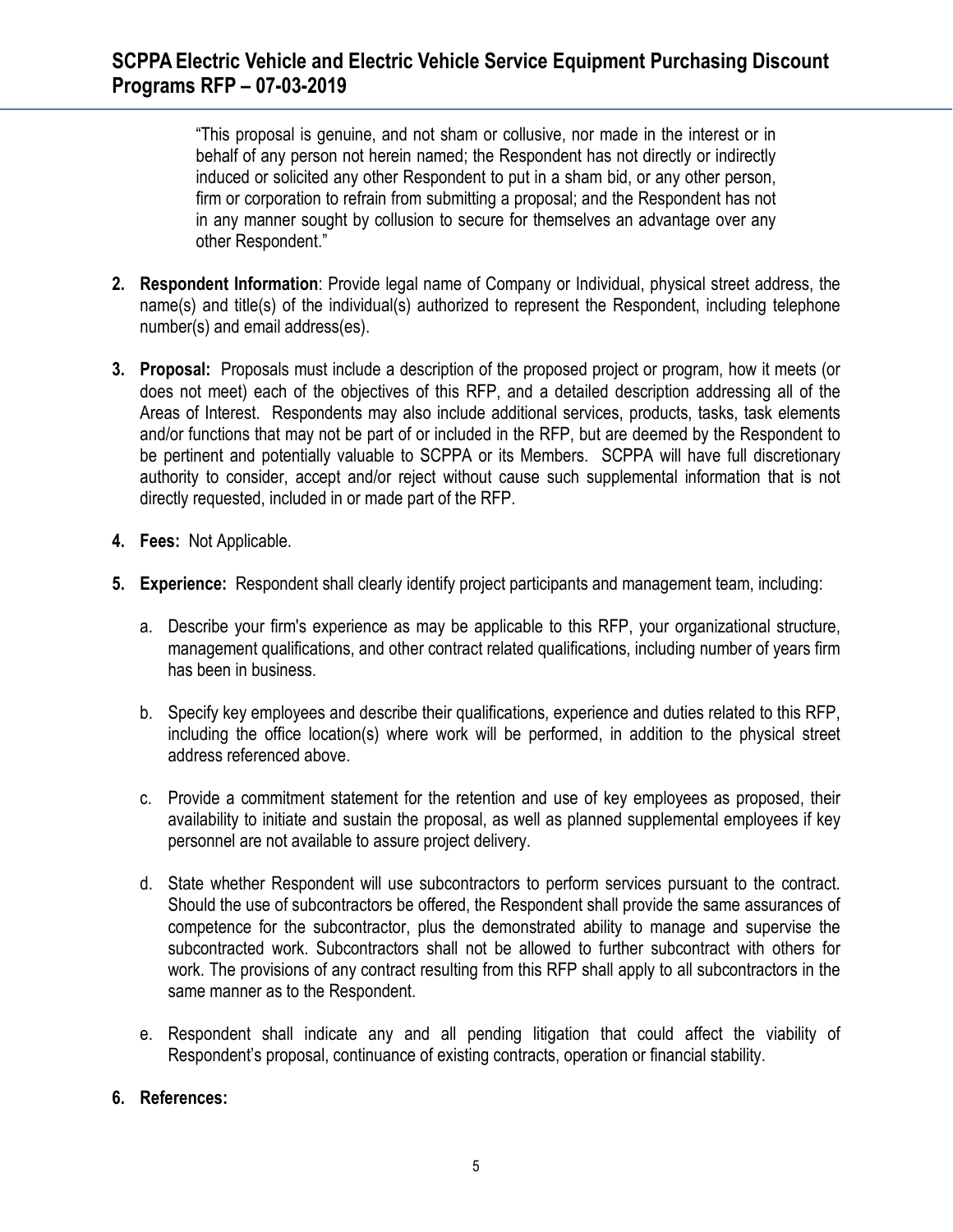- a. Describe whether the Respondent has, within the last five (5) years, rendered any service to SCPPA or to any of SCPPA's Members, either as a contractor or subcontractor, either under the current Respondent's name or any other name or organization. If so, please provide details (status as prime or subcontractor, brief description of the contract, contract start and end date, the contract administrator name, and total actual contract expenditures).
- b. If the Respondent has not rendered any service within the last five (5) years to SCPPA or to any of SCPPA's Members, then please provide references over that period with the details described above including the counterparty for which services were provided.
- c. Identify existing related or relevant projects or programs which Respondent developed and/or operates that would demonstrate Respondent's capabilities in this area.
- d. Describe relevant program development and implementation experience, approach, and provide a list of references for similar projects completed.

## **V. Proposal Submission Delivery Requirements**

The deadline to submit questions on this RFP will be 4:00PM (PDT) on **July 17, 2019**. All questions should be submitted electronically via e-mail to: **[EVPurchasingDiscountRFP@scppa.org](mailto:EVPurchasingDiscountRFP@scppa.org)**, referencing **EV & EVSE Purchasing Discount RFP** in the subject line. Answers to all questions will be provided to inquisitor via e-mail as soon as a practicable after the date received. Answers to questions that SCPPA, at its sole determination and discretion, deems to be substantive or that would place the inquisitor at a distinct and unfair advantage to other potential Respondents will be posted on SCPPA's website at **<http://www.scppa.org/page/RFPs-Programs>** as soon as a practicable after the date received, but no later than **July 22, 2019**. It is the responsibility of potential Respondents to review this website for any and all postings.

### **One (1) electronic copy of your response and any supporting documentation must be delivered no later than 4:00 pm PST on Wednesday, July 24, 2019 via e-mail to [EVPurchasingDiscountRFP@scppa.org.](mailto:EVPurchasingDiscountRFP@scppa.org)**

Additionally, one (1) hard copy of the submittal may be, but is not required to be, submitted with the electronic copy of your submittal, no later than the time and date referenced above, to:

> Southern California Public Power Authority Electric Vehicle and Electric Vehicle Service Equipment Purchasing Discount Programs RFP Attention: Joanna Lopez 1160 Nicole Court Glendora, California 91740

No contact should be made with the Board of Directors, committees or working group representatives, or SCPPA Members concerning this RFP.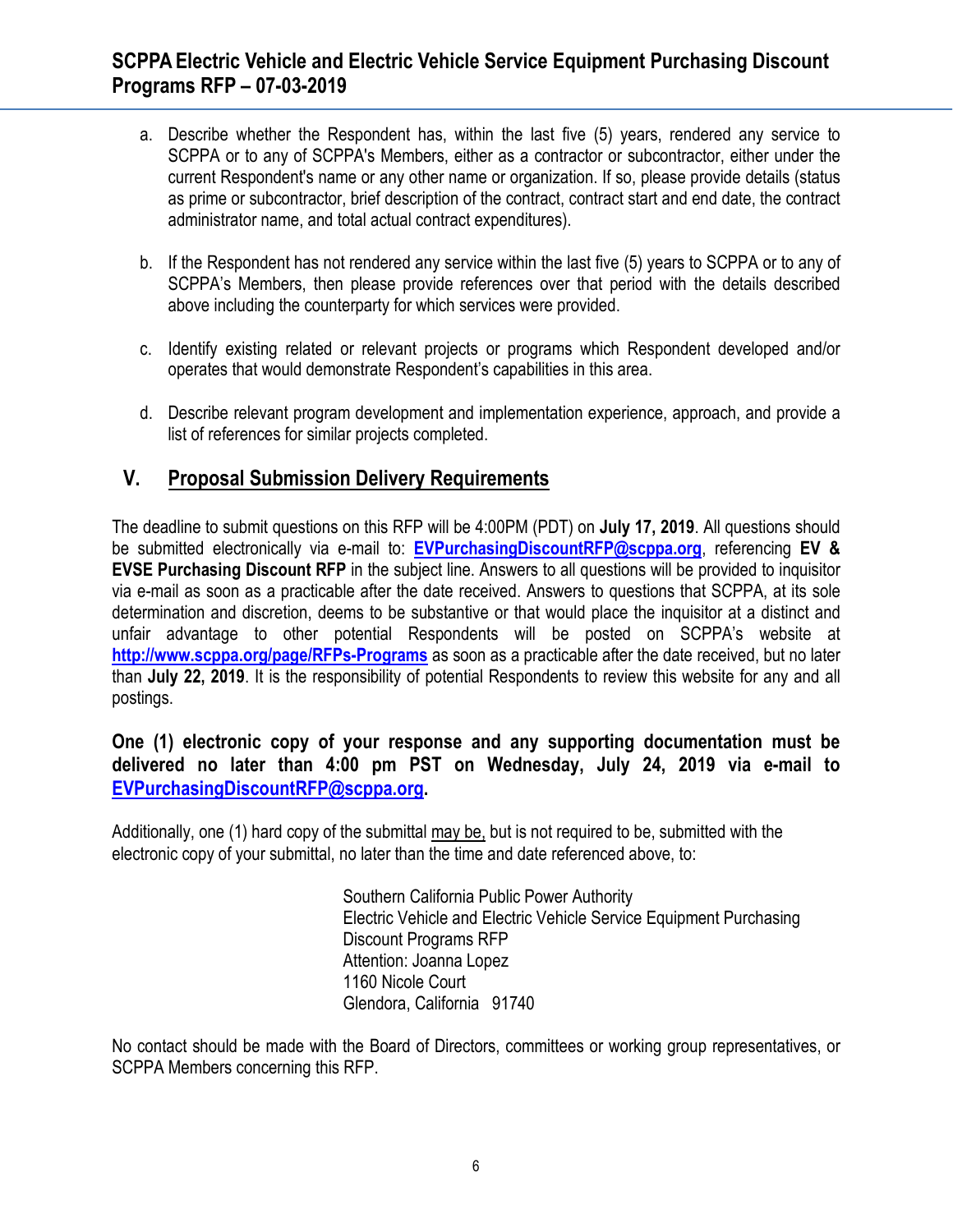All information received by SCPPA in response to this RFP is subject to the California Public Records Act and may be subject to the California Brown Act and all submissions may be subject to review in the event of an audit.

## **VI. Terms and Conditions**

- 1. SCPPA reserves the right to cancel this RFP at any time, reject any and all proposals and to waive irregularities.
- 2. SCPPA shall determine at its sole discretion the value of any and/or all proposals including price and non-price attributes.
- 3. Proposals may be sub-divided or combined with other proposals, at SCPPA's sole discretion.
- 4. SCPPA shall perform an initial screening evaluation to identify and eliminate any proposals that are, for example, not responsive to the RFP, do not meet the minimum requirements set forth in the RFP, are not economically competitive with other proposals, or are submitted by Respondents that lack appropriate creditworthiness, sufficient financial resources, or qualifications to provide dependable and reliable services for this RFP.
- 5. SCPPA reserves the right to submit follow up questions or inquiries to request clarification of information submitted and to request additional information from any one or more of the Respondents.
- 6. SCPPA reserves the right, without qualification and in its sole discretion, to accept or reject any or all proposals for any reason without explanation to the Respondent, or to make any award to that Respondent, who, in the opinion of SCPPA, will provide the most value to SCPPA and its Members.
- 7. SCPPA may decline to enter into any potential engagement agreement or contract with any Respondent, terminate negotiations with any Respondent, or to abandon the request for proposal process in its entirety.
- 8. SCPPA reserves the right to make an award, at its sole discretion, irrespective of price or technical ability, if SCPPA determines that to do so would result in the greatest value to SCPPA and its Members.
- 9. Those Respondents who submit proposals agree to do so without legal recourse against SCPPA, its Members, their directors, officers, employees and agents for rejection of their proposal(s) or for failure to execute or act on their proposal for any reason.
- 10. SCPPA shall not be liable to any Respondent or party in law or equity for any reason whatsoever for any acts or omissions arising out of or in connection with this RFP.
- 11. SCPPA shall not be liable for any costs incurred by any Respondents in preparing any information for submission in connection with this RFP process or any and all costs resulting from responding to this RFP. Any and all such costs whatsoever shall remain the sole responsibility of the Respondent.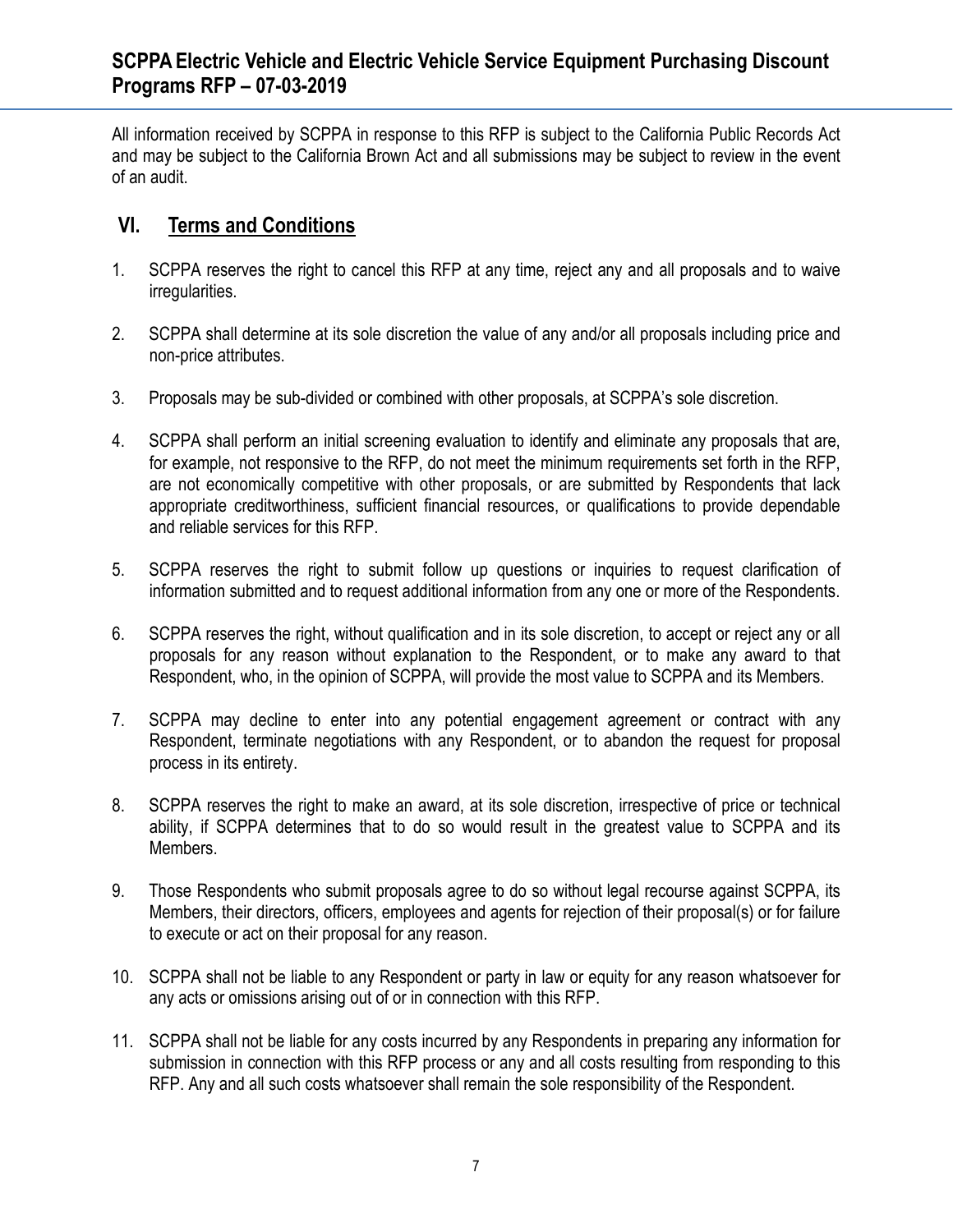- 12. SCPPA may require certain performance assurances from Respondents prior to entering into negotiations for work that may result from this RFP. Such assurances may potentially include a requirement that Respondents provide some form of performance security.
- 13. SCPPA Members, either collectively or individually may contact Respondents to discuss or enter into negotiations regarding a proposal. SCPPA is not responsible or liable for individual Members interactions with the Respondent which are not entirely conducted through SCPPA or at SCPPA's option or election to engage the Respondent as defined within the RFP.
- 14. Submission of a Proposal constitutes acknowledgement that the Respondent has read and agrees to be bound by the terms and specifications of this RFP and any addenda subsequently issued by SCPPA.
- 15. Information in this RFP is accurate to the best of SCPPA's and its Members' knowledge but is not guaranteed to be correct. Respondents are expected to complete all of their due diligence activities prior to entering into any final contract negotiationswith SCPPA.
- 16. SCPPA reserves the right to reject any Proposal for any reason without cause. SCPPA reserves the right to enter into relationships with more than one Respondent, can choose not to proceed with any Respondent with respect to one or more categories of services, and can choose to suspend this RFP or to issue a new RFP that would supersede and replace this RFP.

### **VII. Additional Requirements for Proposal**

- **1. Consideration of Responses:** Submitted proposals should be prepared simply and economically, without the inclusion of unnecessary promotional materials. Proposals should be submitted on recycled paper that has a minimum of thirty percent (30%) post-consumer recycled content and duplex copied (double-sided pages) where possible.
- **2. Insurance, Licensing, or other Certification:** If selected, the Respondent will be required to maintain sufficient insurance, licenses, or other required certifications for the type of work being performed. SCPPA or its Members may require specific insurance coverage to be established and maintained during the course of work and as a condition of award or continuation of contract.
- **3. Non-Discrimination/Equal Employment Practices/Affirmative Action Plan:** If selected, the Respondent and each of its known subcontractors may be required to complete and file an acceptable Affirmative Action Plan. The Affirmative Action Plan may be set forth in the form required as a business practice by the Department of Water and Power of the City of Los Angeles which is SCPPA's largest Member.
- **4. Living Wage Ordinance:** If selected, the Respondent may be required to comply with the applicable provisions of the City of Los Angles Living Wage Ordinance and the City of Los Angeles Service Contract Workers Retention Ordinance. The Living Wage Ordinance provisions are found in Section 10.36 of the Los Angeles City Administrative Code; and the Service Contract Workers Retention Ordinance are found in Section 10.37 of the Los Angeles Administrative Code (SCWRO/LW0).